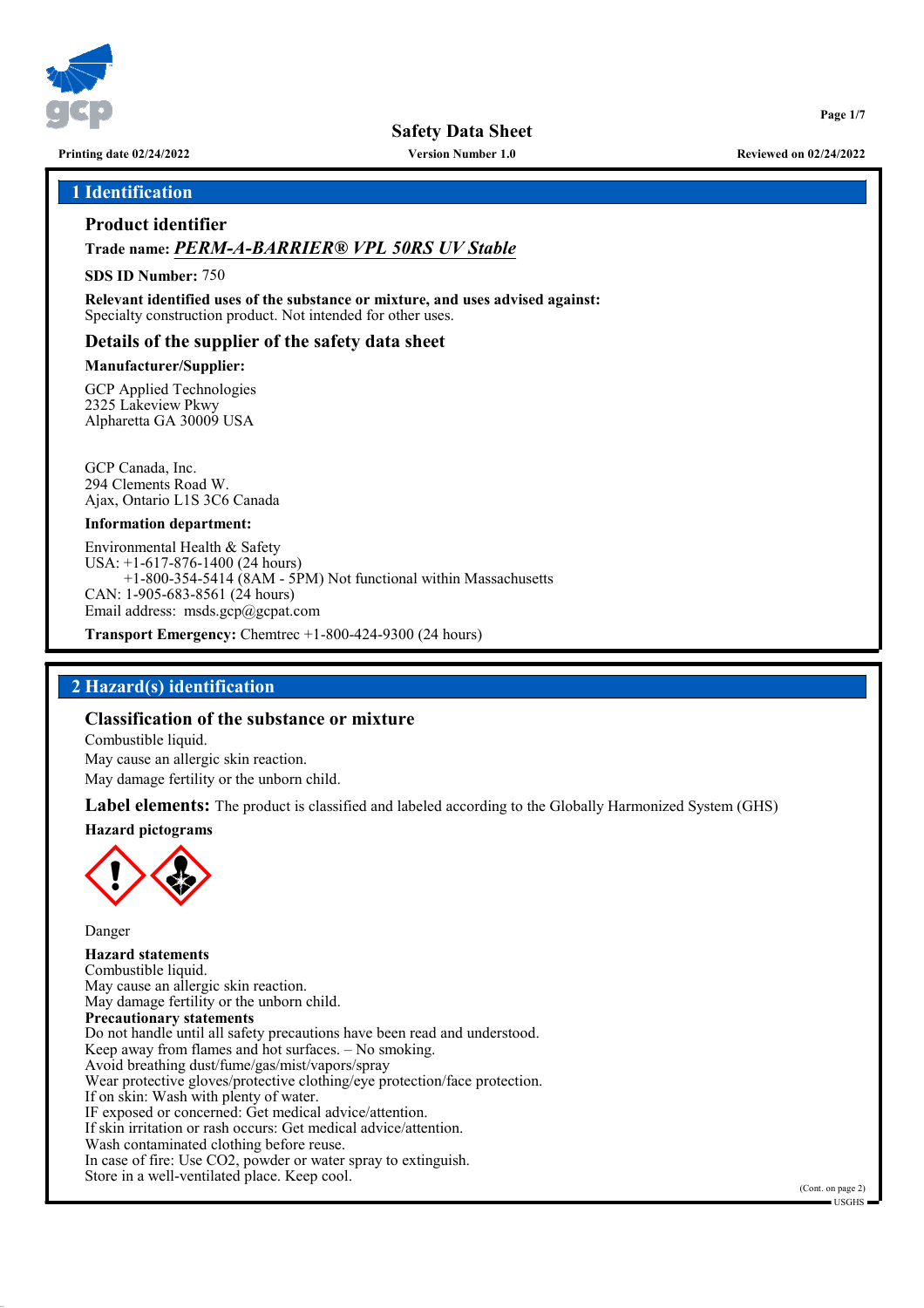**Printing date 02/24/2022 Version Number 1.0 Reviewed on 02/24/2022**

**Page 2/7**

# **Trade name:** *PERM-A-BARRIER® VPL 50RS UV Stable*

(Cont. from page 1)



**Hazard description:**

 $\overline{0}$  $Health = 2$ Fire  $= 2$ 

Reactivity  $= 0$ 

#### **HMIS-ratings (scale 0 - 4)**

 HEALTH FIRE **REACTIVITY** 0  $\boxed{\phantom{1}^*2}$ 2

Health  $=$  \*2 Flammability  $= 2$ Reactivity  $= 0$ 

#### **Other hazards**

**Results of PBT and vPvB assessment**

**PBT:** Not applicable. **vPvB:** Not applicable.

## **3 Composition/information on ingredients**

#### **Chemical characterization: Mixture**

**Description:** Mixture of the hazardous substance(s) listed below with additional nonhazardous ingredients.

| <b>Hazardous components:</b> |                                                                     |             |  |
|------------------------------|---------------------------------------------------------------------|-------------|--|
|                              | 64742-47-8 Distillates (petroleum), hydrotreated light              | $1 - 3\%$   |  |
|                              | $2768-02-7$ Trimethoxyvinylsilane                                   | $1 - 3\%$   |  |
|                              | $\overline{1760-24-3}$ N-(3-(trimethoxysilyl)propyl)ethylenediamine | $0.1 - 1\%$ |  |
|                              | $\sqrt{22673-19-4}$ Dibutyltin bis(acetylacetonate)                 | $0.1 - 1\%$ |  |
|                              | 25973-55-1 2-(2H-Benzotriazole-2-XY)-4,6-Ditertpentyl-phenol        | $0.1 - 1\%$ |  |
|                              |                                                                     |             |  |

**Additional information:** Non-hazardous ingredients may be listed in Section 15; Right-To-Know disclosure.

### **4 First-aid measures**

#### **Description of first aid measures**

**General information:** Get medical advice/attention if you feel unwell.

**After inhalation:** IF INHALED: Remove person to fresh air and keep comfortable for breathing.

#### **After skin contact:**

Immediately wash contaminated skin with soap or mild detergent and water. If this chemical soaks clothing, immediately remove clothing and wash skin.

**After eye contact:** Rinse cautiously with water for several minutes.

#### **After swallowing:**

Rinse mouth.

Do NOT induce vomiting.

**Information for doctor:**

**Most important symptoms and effects, both acute and delayed** Allergic reactions

**Indication of any immediate medical attention and special treatment needed** No further relevant information available.

## **5 Fire-fighting measures**

#### **Extinguishing media**

**Suitable extinguishing agents:** CO2, extinguishing powder or water spray. Fight larger fire with alcohol resistant foam. **For safety reasons unsuitable extinguishing agents:** Water with full jet

(Cont. on page 3) USGHS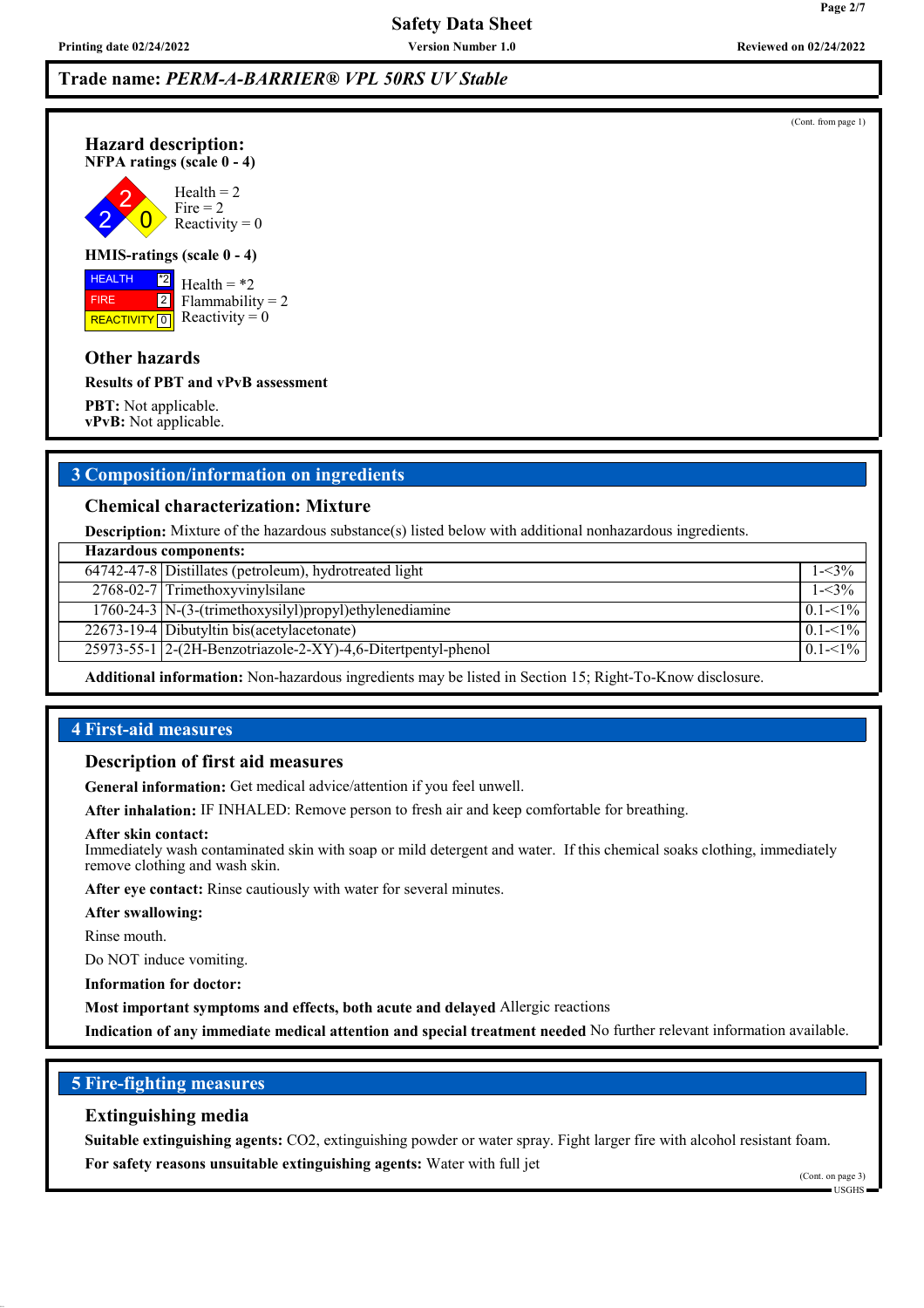**Safety Data Sheet**

**Printing date 02/24/2022 Version Number 1.0 Reviewed on 02/24/2022**

## **Trade name:** *PERM-A-BARRIER® VPL 50RS UV Stable*

(Cont. from page 2)

## **Special hazards arising from the substance or mixture**

Formation of toxic gases is possible during heating or in case of fire.

Combustion products may include toxic gases such as carbon monoxide and smoke.

## **Advice for firefighters**

**Protective equipment:** Wear personal protective equipment.

**Additional information** Collect contaminated fire fighting water separately. It must not enter the sewage system.

### **6 Accidental release measures**

#### **Personal precautions, protective equipment and emergency procedures**

Wear protective equipment. Keep unprotected persons away.

**Environmental precautions:** Prevent seepage into sewage system, workpits and cellars.

#### **Methods and material for containment and cleaning up:**

Dispose of the collected material according to regulations.

#### **Reference to other sections**

See Section 7 for information on safe handling.

See Section 8 for information on personal protection equipment.

See Section 13 for disposal information.

## **7 Handling and storage**

#### **Handling:**

**Precautions for safe handling** Prevent formation of aerosols.

**Information about protection against explosions and fires:**

Empty containers may retain hazardous residue, both liquid and vapor.

Ensure good interior ventilation, especially at floor level. (Fumes are heavier than air).

### **Conditions for safe storage, including any incompatibilities**

**Storage:**

**Information about storage in one common storage facility:** Keep respirator available.

**Further information about storage conditions:** Keep receptacle tightly sealed.

**Specific end use(s)** No further relevant information available.

### **8 Exposure controls/personal protection**

#### **Additional information about design of technical systems:** No further data; see item 7.

#### **Control parameters**

| Components with limit values that require monitoring at the workplace: |                                                                          |  |  |  |
|------------------------------------------------------------------------|--------------------------------------------------------------------------|--|--|--|
| 64742-47-8 Distillates (petroleum), hydrotreated light                 |                                                                          |  |  |  |
|                                                                        | $\overline{\text{EL (Canada)}}$   Long-term value: 200 mg/m <sup>3</sup> |  |  |  |
|                                                                        | 'Skin                                                                    |  |  |  |
| 2768-02-7 Trimethoxyvinylsilane                                        |                                                                          |  |  |  |
|                                                                        | EV (Canada) Short-term value: $60 \text{ mg/m}^3$ , $10 \text{ ppm}$     |  |  |  |
|                                                                        |                                                                          |  |  |  |

#### **Additional information:**

The lists that were valid during the creation were used as basis. Canadian employers must consult the exposure limits in their province.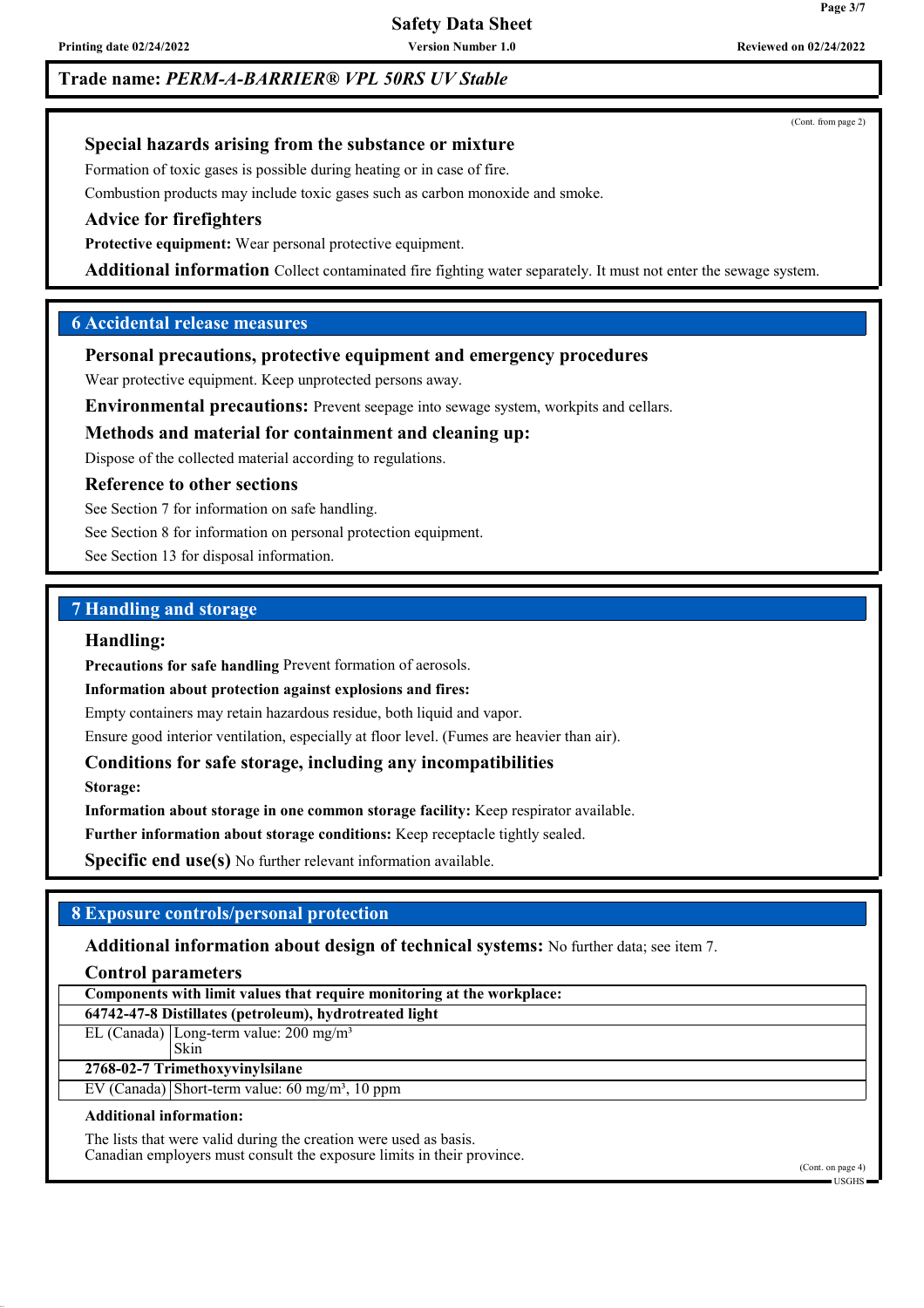**Printing date 02/24/2022 Version Number 1.0 Reviewed on 02/24/2022**

## **Trade name:** *PERM-A-BARRIER® VPL 50RS UV Stable*

#### **Exposure controls**

**Personal protective equipment:**

**General protective and hygienic measures:** The usual precautionary measures for handling chemicals should be followed. **Breathing equipment:**

Control exposure to ingredients with workplace control parameters if mentioned above. If no ingredients are listed, respiratory protection is generally not required.

If exposure limits are listed and may be exceeded, use approved respiratory protective equipment and filter type appropriate for the listed ingredients. (NIOSH, CEN, etc.).

**Protection of hands:** Gloves should be worn to prevent skin contact and should be impermeable and resistant to the product.

**Material of gloves** Rubber or other impervious gloves should be worn to prevent skin contact.

#### **Eye protection:**



Safety glasses with side shield protection.

#### **Body protection:**

Use personal protective equipment as required.

Take off contaminated clothing.

## **9 Physical and chemical properties**

|                                                                                                                          | Information on basic physical and chemical properties                                           |                             |  |
|--------------------------------------------------------------------------------------------------------------------------|-------------------------------------------------------------------------------------------------|-----------------------------|--|
| <b>General Information</b><br>Appearance:<br>Form:<br>Color:<br>Odor:<br><b>Odor threshold:</b>                          | Liquid<br>Dark grey<br>Characteristic<br>Not determined.                                        |                             |  |
| $pH-value (\sim):$                                                                                                       | Not determined.                                                                                 |                             |  |
| Change in condition<br><b>Melting point/Melting range:</b><br><b>Boiling point/Boiling range:</b><br><b>Flash point:</b> | Undetermined.<br>Undetermined.<br>69.4 °C (156.9 °F)                                            |                             |  |
| <b>Flammability (solid, gaseous):</b>                                                                                    | Not applicable.                                                                                 |                             |  |
| <b>Ignition temperature:</b>                                                                                             | Undetermined.                                                                                   |                             |  |
| <b>Decomposition temperature:</b><br>Auto igniting:<br>Danger of explosion:                                              | Not determined.<br>Product is not self-igniting.<br>Not determined.                             |                             |  |
| <b>Explosion limits:</b><br>Lower:<br><b>Upper:</b>                                                                      | Not applicable.<br>Not applicable.                                                              |                             |  |
| Vapor pressure:<br>Density: (~) at $20^{\circ}$ C (68 °F)<br><b>Vapor density</b><br><b>Evaporation</b> rate             | Not determined.<br>$1.4$ g/cm <sup>3</sup> (11.7 lbs/gal)<br>Not determined.<br>Not applicable. |                             |  |
| Solubility in / Miscibility with<br>Water:                                                                               | Not miscible or difficult to mix.                                                               |                             |  |
| Partition coefficient (n-octanol/water): Not determined.                                                                 |                                                                                                 |                             |  |
| Viscosity:<br>Dynamic:<br>Kinematic:<br>Molecular weight                                                                 | Not determined.<br>Not determined.<br>Not determined.                                           |                             |  |
|                                                                                                                          |                                                                                                 | (Cont. on page 5)<br>USGHS- |  |

(Cont. from page 3)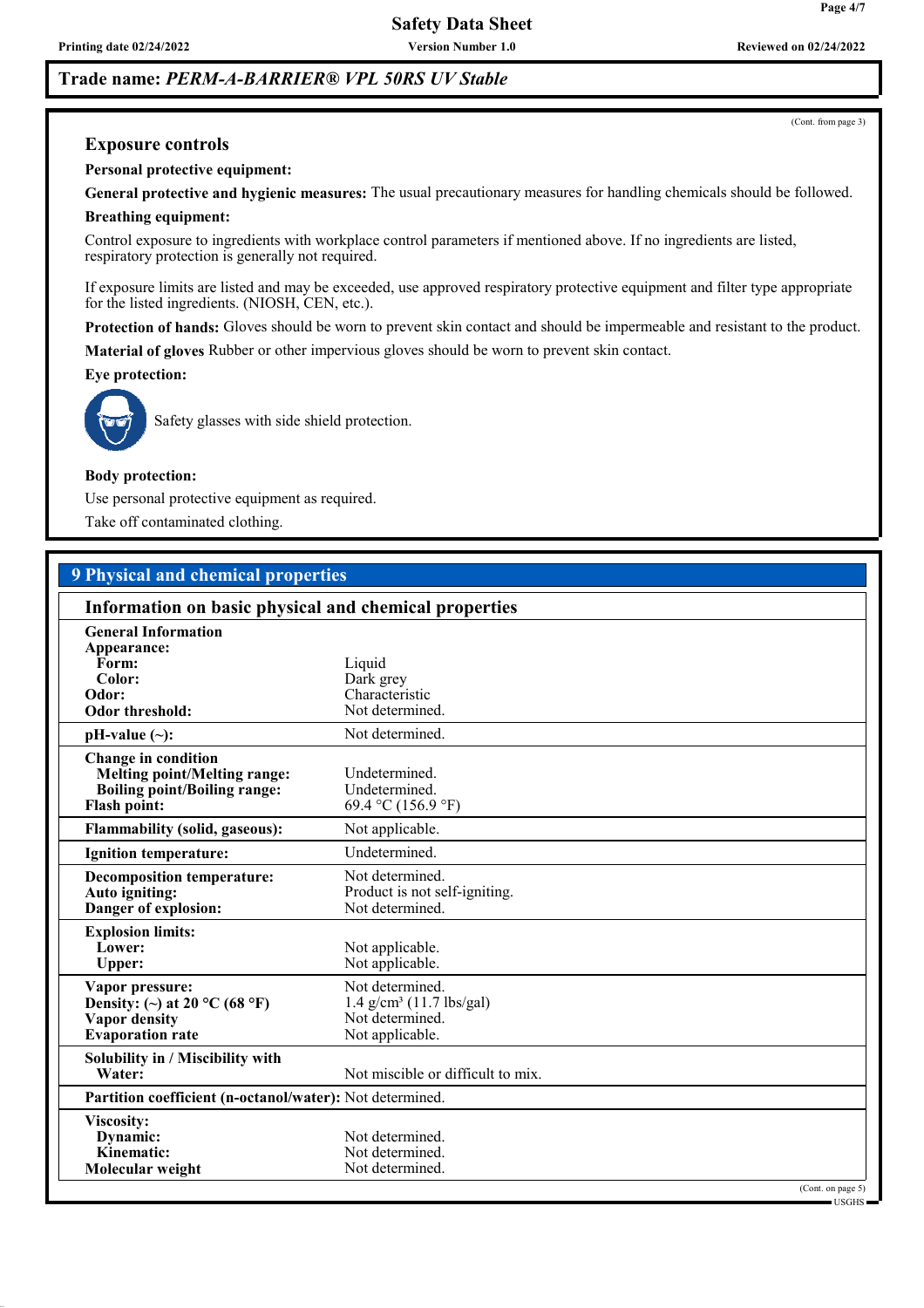**Trade name:** *PERM-A-BARRIER® VPL 50RS UV Stable*

**Other information** No further relevant information available.

#### **10 Stability and reactivity**

#### **Reactivity**

Stable under normal conditions. No further relevant information available.

#### **Chemical stability**

**Thermal decomposition:** No decomposition if used according to specifications.

**Possibility of hazardous reactions** No dangerous reactions known. No further relevant information available.

**Conditions to avoid** No further relevant information available.

**Incompatible materials:** Strong oxidizers.

**Hazardous decomposition products:** Carbon monoxide and carbon dioxide

### **11 Toxicological information**

#### **Information on toxicological effects**

**Acute toxicity:**

**Primary irritant effect:**

**on the skin:** No irritating effect expected

**on the eye:** No irritating effect expected

**inhalation:** No irritating effect expected

**Sensitization:** May cause an allergic skin reaction.

**Additional toxicological information:**

**Carcinogenic categories**

**IARC (International Agency for Research on Cancer) Human Carcinogenicity: Group 1- Positive, Group 2A- Probable, Group 2B- Possible, Group 3- Not Classifiable**

None of the ingredients are listed.

**NTP (National Toxicology Program)**

**K–Known to be carcinogenic, R–May reasonably be anticipated to be carcinogenic**

None of the ingredients are listed.

**OSHA-Ca (Occupational Safety & Health Administration)**

None of the ingredients are listed.

## **12 Ecological information**

#### **Toxicity**

**Aquatic toxicity:** No further relevant information available.

**Persistence and degradability** No further relevant information available.

#### **Behavior in environmental systems:**

**Bioaccumulative potential** No further relevant information available.

**Mobility in soil** No further relevant information available.

#### **Additional ecological information:**

**General notes:** Not known to be hazardous to water.

(Cont. on page 6)  $-IISGHS$ 

(Cont. from page 4)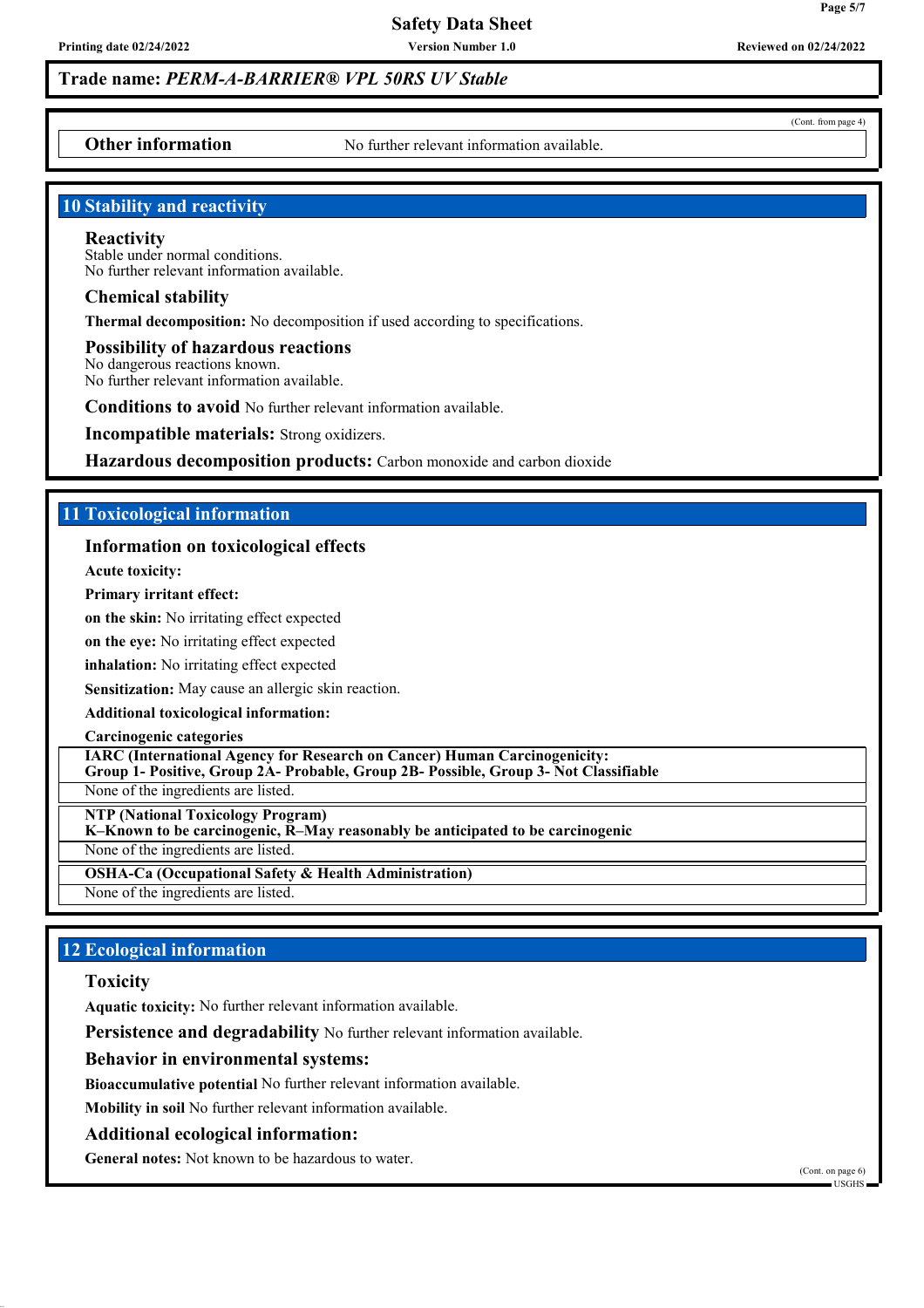## **Trade name:** *PERM-A-BARRIER® VPL 50RS UV Stable*

#### **Results of PBT and vPvB assessment**

**PBT:** Not applicable. **vPvB:** Not applicable.

**Other adverse effects** No further relevant information available.

#### **13 Disposal considerations**

#### **Disposal methods:**

Consult all regulations (federal, state, provincial, local) or a qualified waste disposal firm when characterizing product for disposal. Dispose of waste in accordance with all applicable regulations.

#### **Recommendation:**



Must not be disposed of together with household garbage. Do not allow product to reach sewage system.

### **Uncleaned packagings:**

**Recommendation:** Dispose of contents/container in accordance with local/regional/national/international regulations.

| <b>14 Transport information</b>                     |                                                                       |  |  |  |
|-----------------------------------------------------|-----------------------------------------------------------------------|--|--|--|
| <b>UN-Number</b><br>DOT, IMDG, IATA                 | Not applicable.                                                       |  |  |  |
| UN proper shipping name<br>DOT, IMDG, IATĀ          | Not applicable.                                                       |  |  |  |
| <b>Transport hazard class(es)</b>                   |                                                                       |  |  |  |
| DOT, IMDG, IATA<br><b>Class</b>                     | Not applicable.                                                       |  |  |  |
| Packing group<br>DOT, IMDG, IATA                    | Not applicable.                                                       |  |  |  |
| <b>Environmental hazards:</b>                       | Not applicable.                                                       |  |  |  |
| <b>Special precautions for user Not applicable.</b> |                                                                       |  |  |  |
|                                                     | <b>Transport/Additional information:</b>                              |  |  |  |
| <b>DOT</b><br><b>Remarks:</b>                       | Not Regulated.<br>Not regulated for non-bulk over the road shipments. |  |  |  |
| <b>UN</b> "Model Regulation":                       | Not applicable.                                                       |  |  |  |

## **15 Regulatory information**

**Other regulations in domestic and foreign countries SARA (Superfund Amendments and Reauthorization Act)**

**Section 302/304 (extremely hazardous substances):**

None of the ingredients is listed.

**Section 313 Reportable Ingredients (Chemicals present below reporting threshold are exempt):**

None of the ingredients is listed.

**SARA Section 312/Tier I & II Hazard Categories:**

Physical Hazard - Flammable (gases, aerosols, liquids, or solids)

Health Hazard - Reproductive toxicity

Health Hazard - Respiratory or Skin Sensitization

(Cont. from page 5)